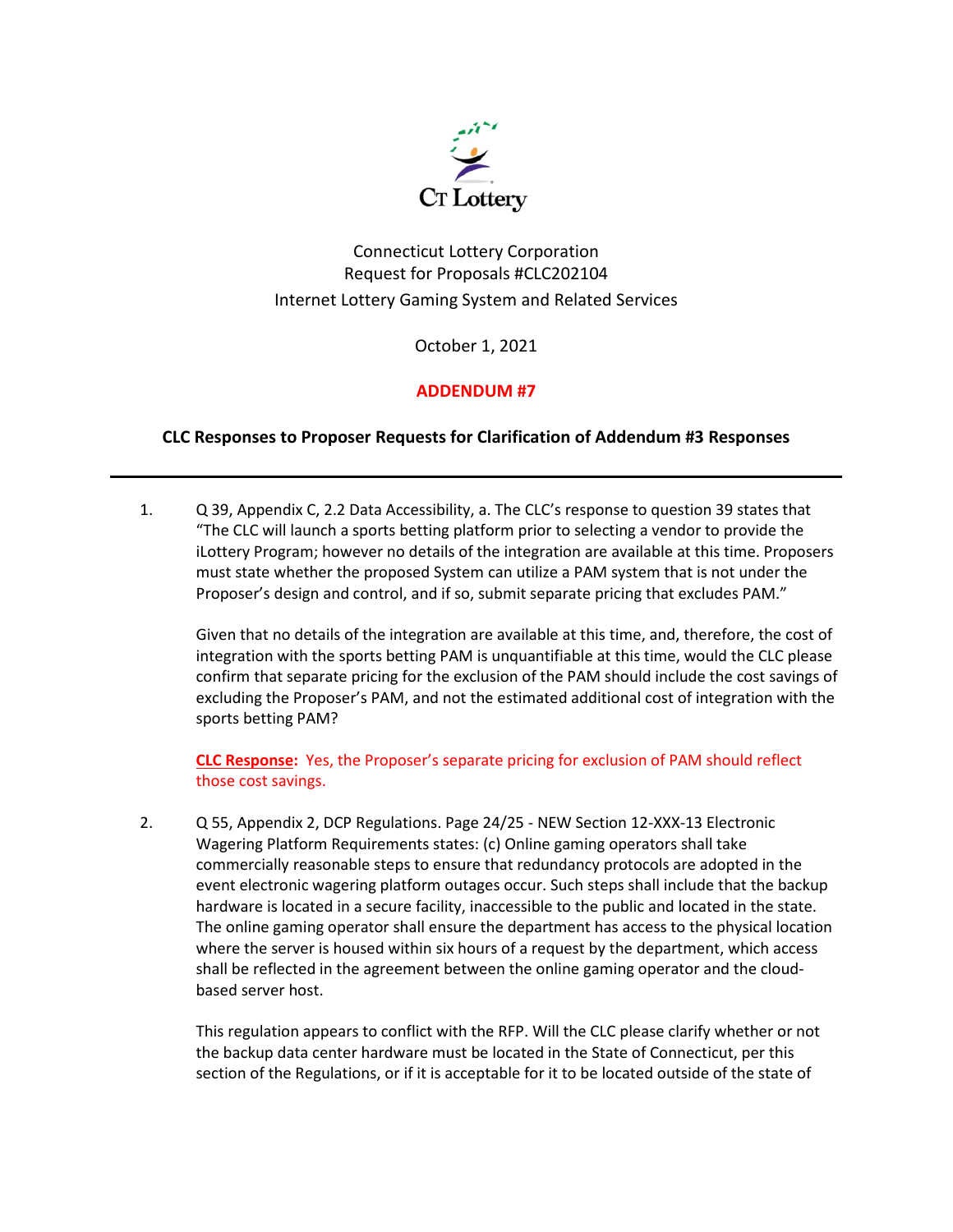Connecticut (within the continental United States, east of the Mississippi River) if it is otherwise in compliance with applicable laws and regulations?

**CLC Response:** The Regulations allow for backup data storage in the cloud and require processing servers to be located in state.

3. Q 55, Appendix 2, DCP Regulations. There appears to be a couple of instances in which the Regulations are in conflict with RFP requirements. Will the CLC please clarify if the Regulations are to take precedence over the RFP requirements?

**CLC Response:** To the extent that the Regulations conflict with the RFP, the Regulations control.

4. Q 55, Appendix 2, DCP Regulations. RFP Appendix C, Section 4.2, item a allows for multitenant environments in support of the iLottery Program. Would the CLC please specify which, if any, portions of the iLottery Program are prohibited from being offered as part of a multi-tenant environment?

**CLC Response:** Multi-tenant environments are not prohibited. The CLC prefers not to be in multi-tenant environments but recognizes that Proposers may want to use a multi-tenant environment, in which case all applicable regulatory requirements must be met.

5. Q 59. The CLC indicated that it would amend Part V, Paragraph G.1, in addition other portions of the RFP; will the CLC please indicate when such amendments will be made available to Proposers?

## **CLC Response:** See Addendum #4.

6. Q 68, Part IV A. The CLC's response to question number 68, states, in part, the following: "To Be Determined pricing is not allowed for any option. All options listed in the Price Proposal Excel file must have a price. Proposers may include "Not to Exceed" pricing if they are unable to determine exact pricing. If a Proposer does not have prices for offered options, then Proposer must not include these options its Price Proposal. Proposers may still propose options, however, in their Proposals."

Will the CLC please confirm our understanding that, for options included in the Technical Proposal but not in the Price Proposal, the price of those options will be negotiated, and that exclusion of an option from the Price Proposal does not designate that option as no cost unless explicitly stated in the Technical Proposal?

**CLC Response:** No. Pursuant to Appendix D of the RFP, all options brought forward by a Proposer must be priced separately. If separate pricing is not provided for any option offered by a Proposer, the CLC will consider all costs and expenses for that option to be included in the base price.

7. Q 92. Would the CLC be willing to consider adding a force majeure provision to the contract with the Successful Proposer?